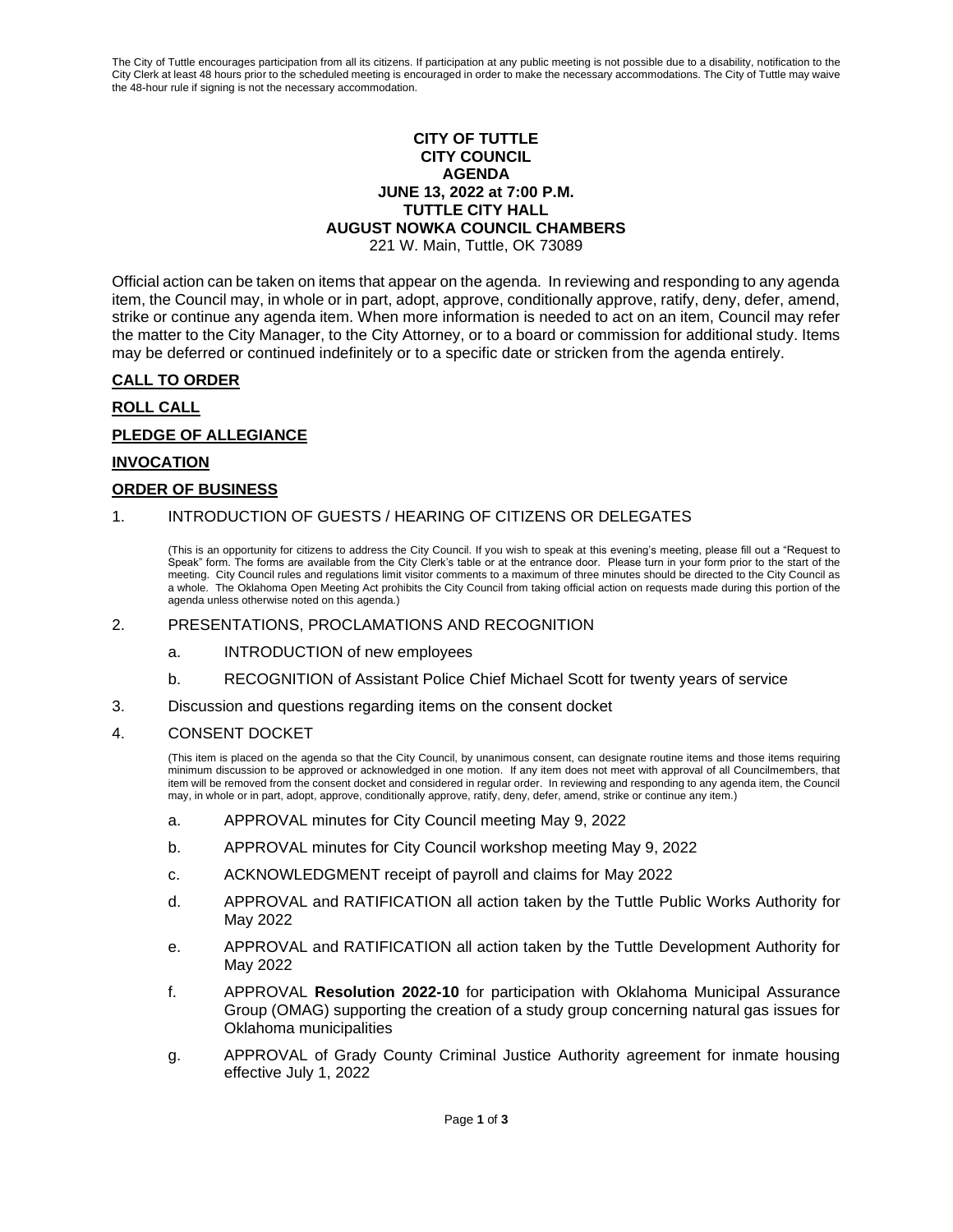- h. APPROVAL **Resolution 2022-11** updating insurance benefit sections of the employee handbook
- i. APPROVAL Surplus of 1985 Ford Boardman Engine from Fire Department
- j. APPROVAL surplus of Maytag commercial washer and dryer from Fire Department
- 5. CONSIDERATION of Items Removed from Consent Docket
- 6. COMMUNITY DEVELOPMENT
	- a. DISCUSSION, CONSIDERATION and POSSIBLE ACTION, including, but not limited to, Approval, Denial, Amendment, Revision or Conditional Approval, in Whole or in Part of **Ordinance 2022-12** (**PC 2022-12)** petition of Grubbs Consulting LLC for a new Planned Development to be called Hollow Brook Square (Tabled 4/4/2022, Meeting Cancelled 5/2/2022))
	- b. DISCUSSION, CONSIDERATION and POSSIBLE ACTION, including, but not limited to, Approval, Denial, Amendment, Revision or Conditional Approval, in Whole or in Part of **Ordinance 2022-11 (PC 2022-11)** petition of Farzaneh Development, LLLP for a new Planned Development to be called Hampton Valley (Tabled 4/4/2022, Public Hearing held 4/4/2022, Meeting Cancelled 5/2/2022)
	- c. DISCUSSION, CONSIDERATION and POSSIBLE ACTION, including, but not limited to, Approval, Denial, Amendment, Revision or Conditional Approval, in Whole or in Part of **Ordinance 2022-13 (PC 2022-18)** amending Section 18a of the Tuttle Zoning Code Development Standards
	- d. DISCUSSION, CONSIDERATION and POSSIBLE ACTION, including, but not limited to, Approval, Denial, Amendment, Revision or Conditional Approval, in Whole or in Part of **Ordinance 2022-14 (PC 2022-15)** Petition of Loren Koertner for Rezoning from O-1 to C-5 located at 6 E Main Street
	- e. DISCUSSION, CONSIDERATION and POSSIBLE ACTION, including, but not limited to, Approval, Denial, Amendment, Revision or Conditional Approval, in Whole or in Part of **Ordinance 2022-15 (PC 2022-17)** Petition of Belmont Development for Rezoning from R-2 to R-3 located in the 300 Block of Chad Dr
- 7. GENERAL GOVERNMENT
	- a. DISCUSSION, CONSIDERATION and POSSIBLE ACTION, including, but not limited to, Approval, Denial, Amendment, Revision or Conditional Approval, in Whole or in Part regarding appointment to Position 2 of the Board of Adjustment for a term ending June 30, 2023
	- b. DISCUSSION, CONSIDERATION and POSSIBLE ACTION, including, but not limited to, Approval, Denial, Amendment, Revision or Conditional Approval, in Whole or in Part regarding appointment to Position 1 of the Board of Adjustment for a term ending June 30, 2022
	- c. DISCUSSION, CONSIDERATION and POSSIBLE ACTION, including, but not limited to, Approval, Denial, Amendment, Revision or Conditional Approval, in Whole or in Part regarding appointment to Position 4 of the Tuttle Planning Commission for a term ending June 30, 2024
	- d. DISCUSSION, CONSIDERATION and POSSIBLE ACTION, including, but not limited to, Approval, Denial, Amendment, Revision or Conditional Approval, in Whole or in Part regarding extending terms of the Interim City Manager's agreement
	- e. DISCUSSION, CONSIDERATION and POSSIBLE ACTION, including, but not limited to, Approval, Denial, Amendment, Revision or Conditional Approval, in Whole or in Part regarding **Ordinance 2022-09** providing for a Library Service to the City of Tuttle